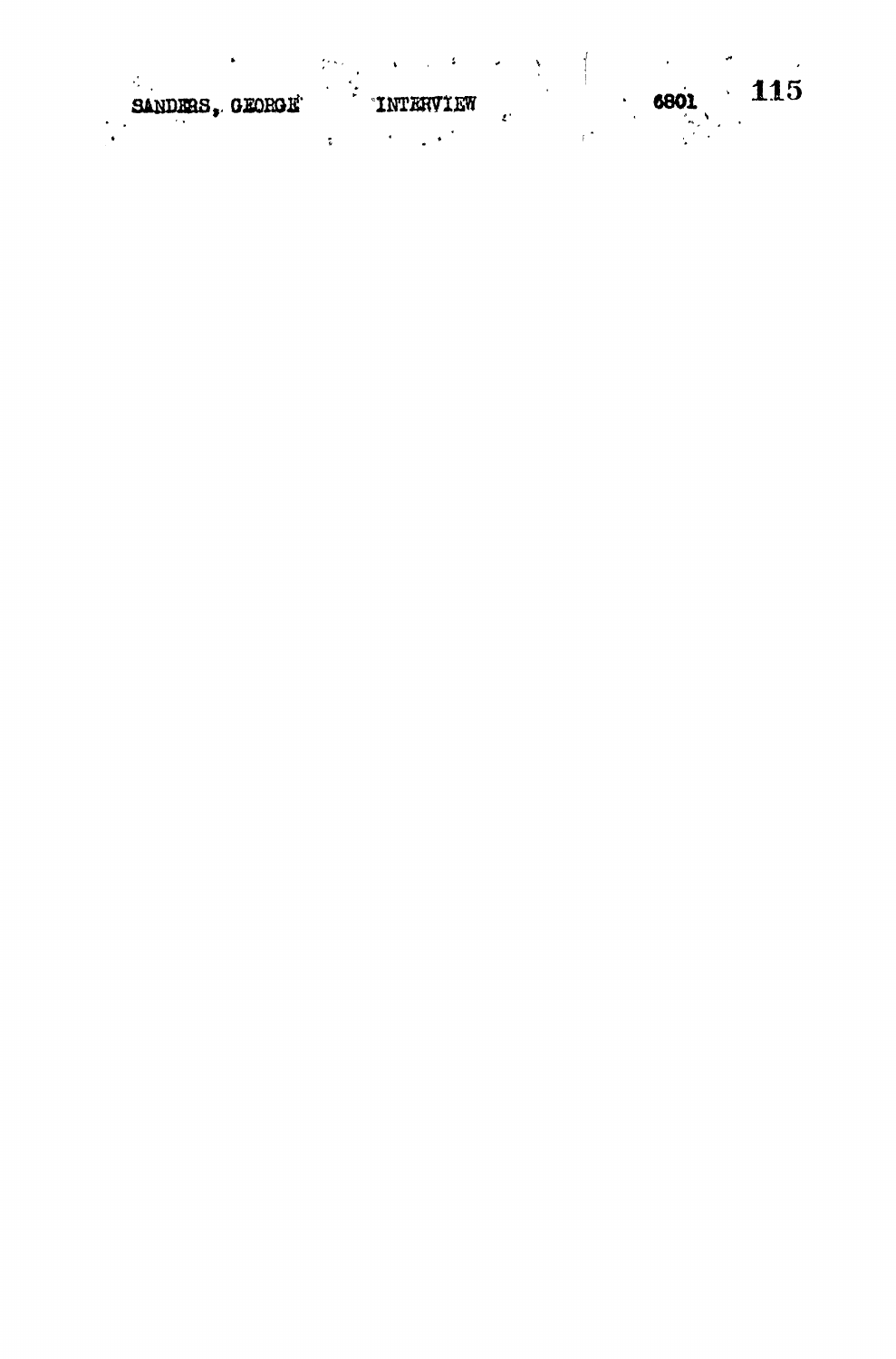SANDERS, GEORGE.

INTERVIEW

116

6801

Gus Hummingbird 3-149, July 20, 1937.

 $($  Interview with  $%$  corge  $S$  and  $\sigma$ rs  $)$ 

George Banders, a fullblood Cherokee, was born in Goingsnake District, December 17, 1860. Ais parents were Calvin Banders, a fullblood Cherckee, and Peggie Harnage, a Cherokee. His parents both came from North Carolina about 1838. After coming to the Cherokee Nation, they settled in what is now known as aron community.

No one knows who Pegnie Harnage's parents were nor where they settled when they came to the Indian Territory. Calvin Sanders was related to the present day "anders/who now live in what is the Proctor community.

Calvin is buried at Proctor Cemetery.

Peggie is buried at the old Ta-Cha-Nee-Skee Cemetery. which is located on what is now the Pred lisey's farm about mile south of baron. δ

After the death of Calvin Sanders, the father of George. Peogie married Dick Ta-Cha-Hee-Skee. To this union there were three children born; namely, Neel, Susie and Lizzie. George now lives about two miles southwest of Baron.

## harly Life.

Most of George's early life was spent on the farm of Fred lisey, which at that time was operated by Dick Ta-Cha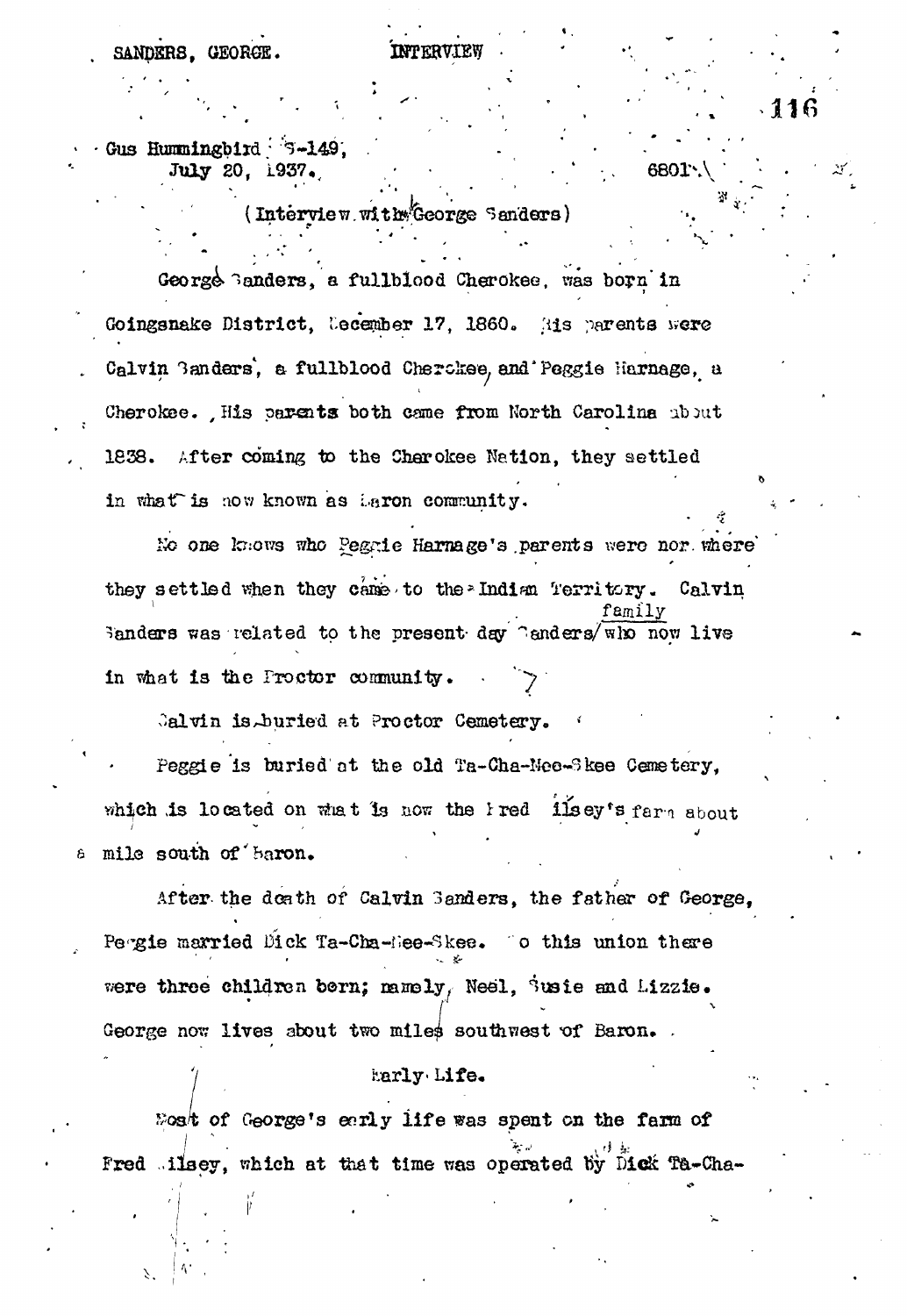SANDERS. GEORGE. I TERVIEW.

Mee-Skee, his step-father. His father, Calvin Banders, descarted George and his mother when George ves about six years of age.

The  $n =$  Ta-Cha-Nee-Skee frintly was considered wealthy. They owned a farm on both Maron Fork and eavine Creeks. They formed about forty acres and usually othed plenty of stock. George, at allearly age was taught how to do all kinds of work that goes with forming. Nost of the farming at that time was do e by ox teams and most of the implements were home-u de.

. very fall and winter they would clear fresh land and continued to do so until the ferm consisted of about forty Corn way the principal crop at that time. winter corner ACTES. was not raised much, there was lots of trouble in harvesting the crop. The milling was very difficult in those days.  $\ln e$ only meat mills were located in Arkansas. Most of the work was done by the women on the farm. Lost of the children were lazy but George was made to sork.

## Lducation.

George was not kept out of school all of the time by his step-father. He received a fair education in the cherokee schools. There were very few schools in the Cherokee Nation. The nearest school to his home was what was called 'tarr Chapel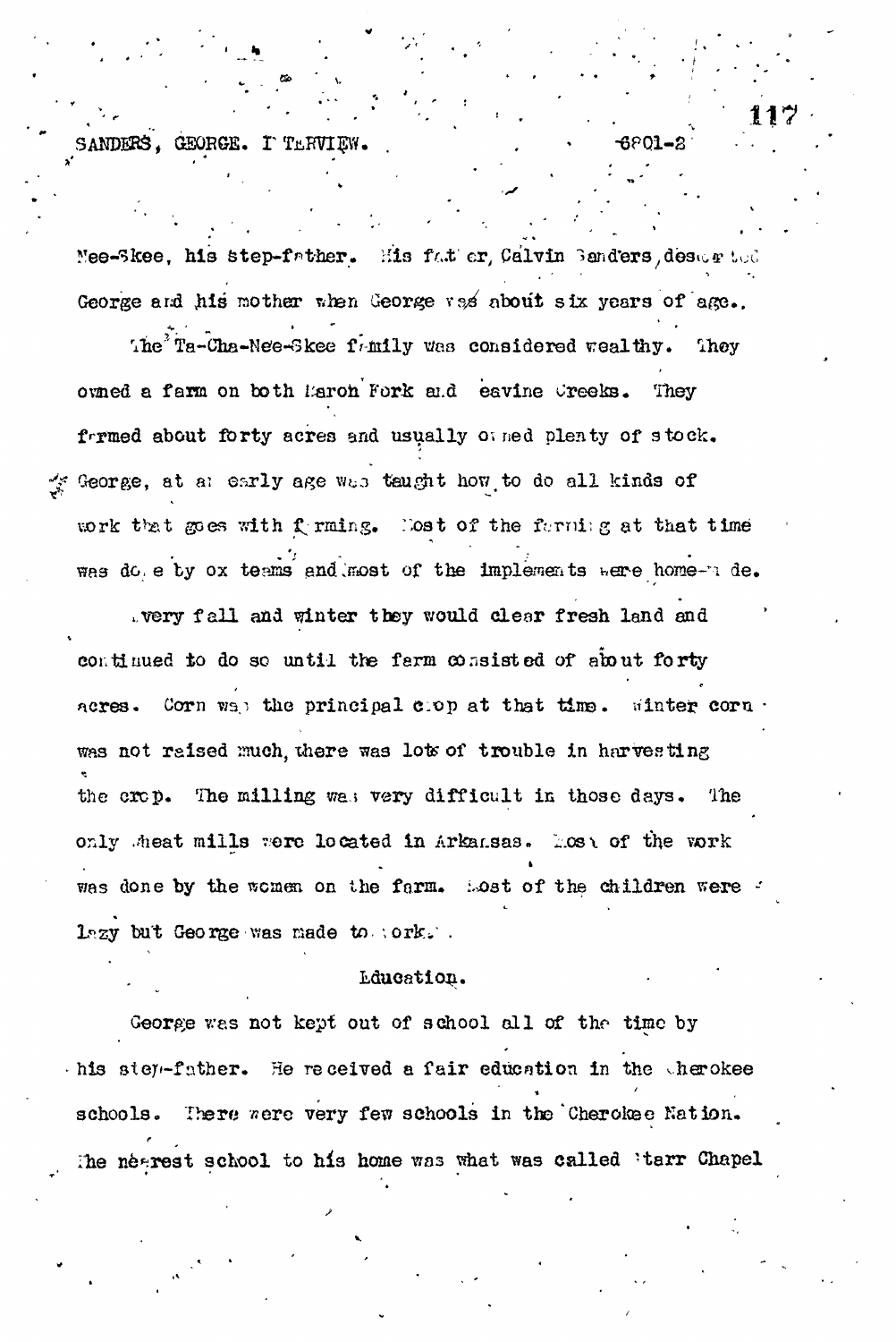**. " ' 118** BANDERS, GEORGE. INTE VIEW.

which was located across the Larcr. Creek on what is now the farm of Llizabeth Duncan. The other school was the old Peavire school which was located about three miles south of where George lived. He' attended both of those schools.

George Sanders went to Starr Chapel about three years. He finished the third grade at this place. At that time he was about twelve years old. 'He had some half-brothers apd sisters-- They did not get along,very well at home. His mother let him stay with a family of Cherokaes by the nane of ebster on Peavine Creek. He was sent to school at eavine Creek and finished the sixth grade at this place. which was considered a fair education for that time.

He went to only one teacher at eavine Creek during the three years that he attended that school. This was Charlotte "hitmire, a daughter of Johnson hitmire, an oorly day politician. The Whitmires at that time weare wealthy' people. They operated a large plantation just west of the present #eavine Store. The plantation consisted of about one section. They owned slaves before the war. Then George grew large enough to remember anything the Whitmires still ovmed a large part of this place.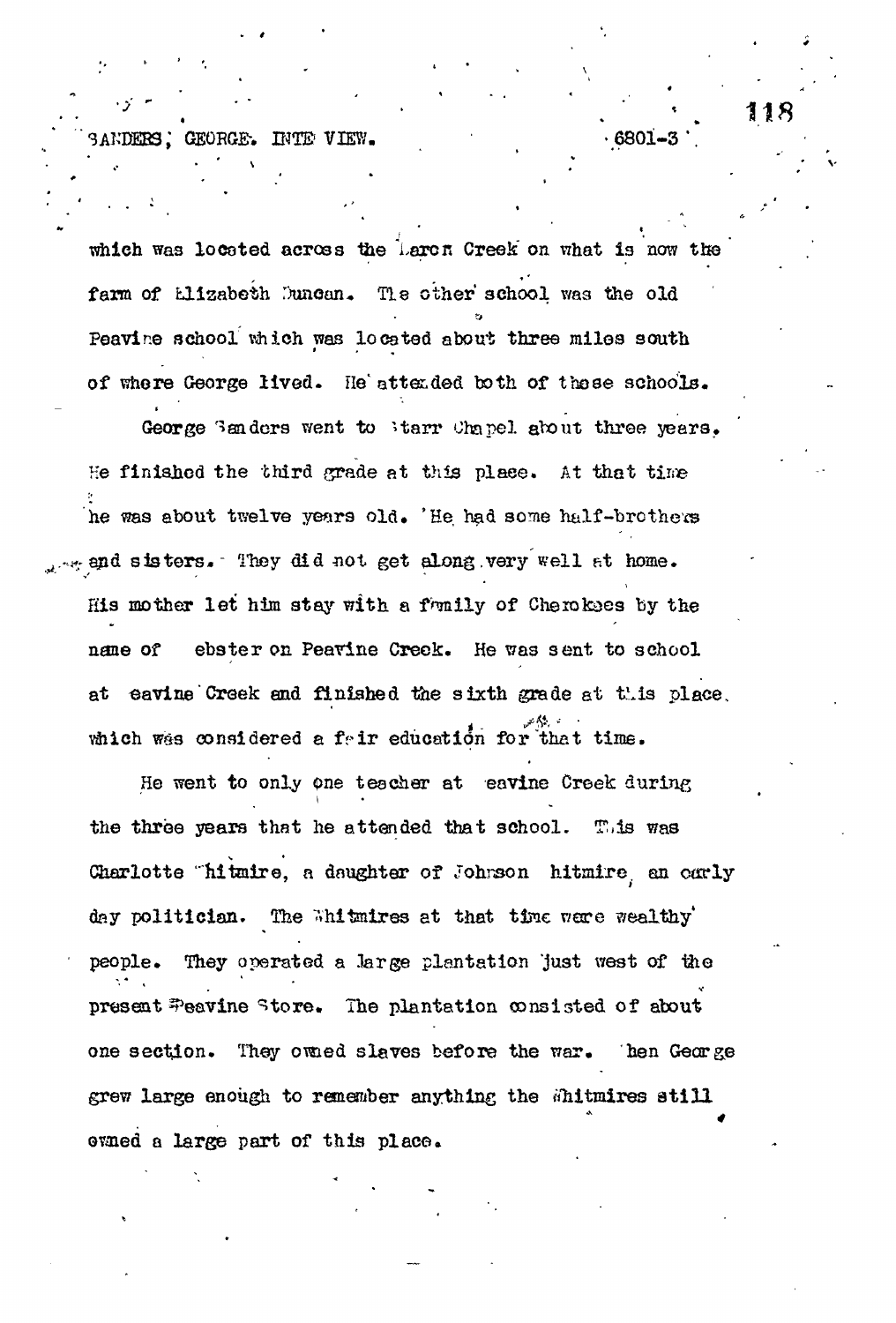SANDERS, GEORGE. INTERVIEW.

6801-4

19

Imong the old timers that George went to school with are : Stute Walkingstick, Joshua and Isaac Humningbird, Ellis Ketcher, Peter Hider and Eill Jones.

Bill Jones and Ellis Ketcher are the only two, who are now living, of Eill's old school mates. Eill is a Creek Indian who was reised by John Falkingstick.

#### Church Activities.

The only church that the "ebster family attended was the Eig 3hed raptist Church. This was the only church that res near their home. This church was loc ted about five. miles north of Stilwell. For many years this was the only . church in the Cherokse Nation. George Raders has been told by many old timers that this was the first Cherokee Church that was esta'lished afte: the Cherokeos came to this country. The exect date of the founding of this church is not known but it was founded sometime before the Civil Mar. George Baunders knows this to be a fact for Dick Ta-Cha-Nec-Skee, his step-father, has told him that the representatives of to the the North and the South sould come to this place to make

treaties with the Cherokees.

Immediately after the establishing of this, church there were what were called Circuit Fidura; these men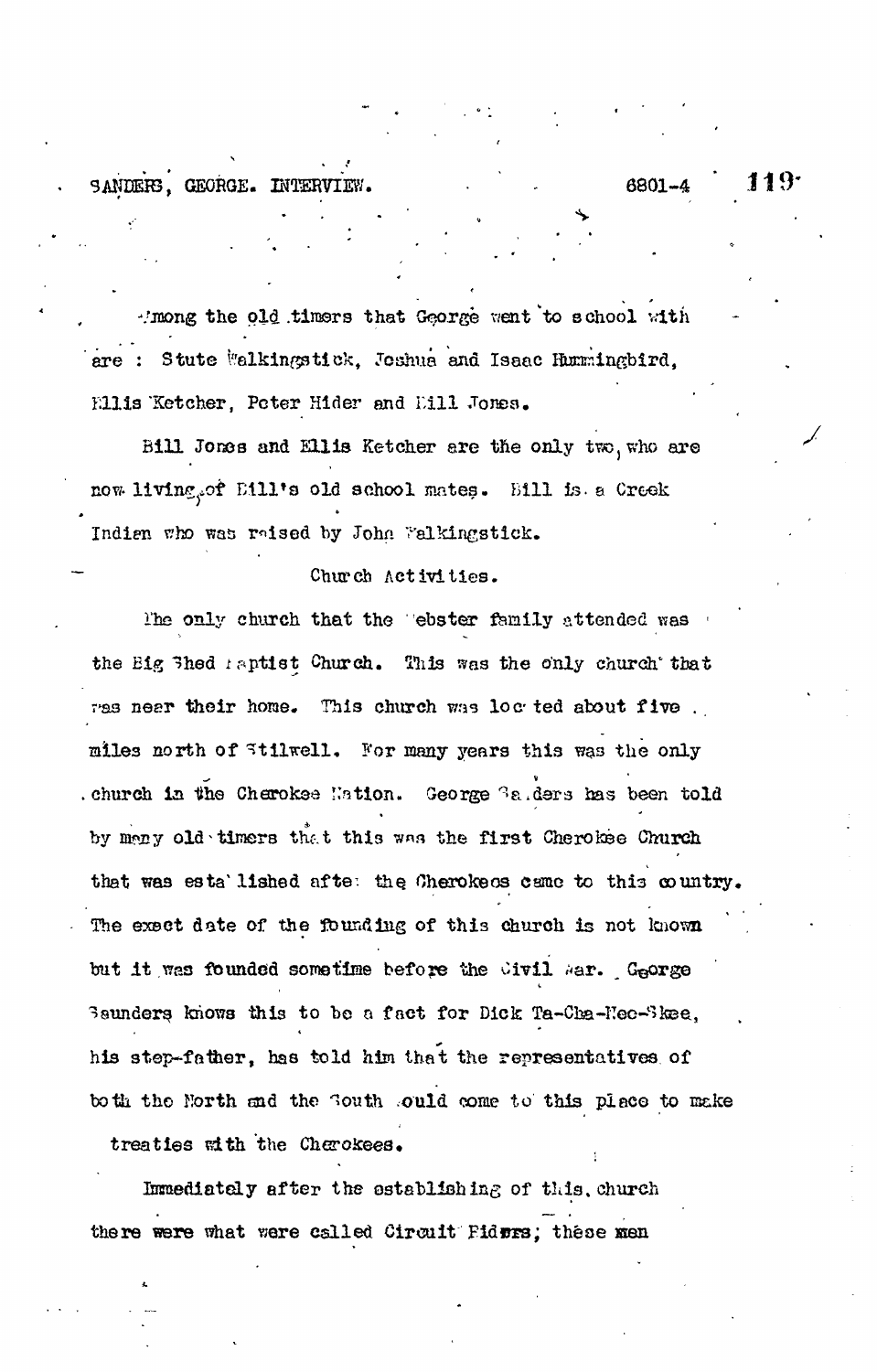SANDERS. GEORGE. INTERVIEW.

were what we would now call missionaries and were sent in here from the East.

John Jones was one of those early day proachers. Immediately after the establishing of the Big 3hed Church they ordained a few preachers among the Cherokaes.

Arong the earliest preachers mong these Charokees were those named Go-Hah-Bka-Uod. Cld Werrapin and another named Coo-Wec-Beooglee. These were preschers among the Cherokoes before the Civil er. Duncan  $\cup$ . ryant was another missinmary sent here to preach to the Old Settler C erokees. Te was taken sick and died in the Piney Community. This man, Duncan .. Pryant has a marker to his grave, which is located on the farm of Frank Adair.

Ceorge Sanders remembers smong the preachers; Johnson 3pade! Mose Ridge, a descendant of the Ridges who signed the treaty back in the old country, "elson ierrapin, clfe Coon and John Gritts.

## Trading and %411ing Points.

The carliest trading point among the Cherokees was Dutchtown, Arkensas. This town was a town as far back as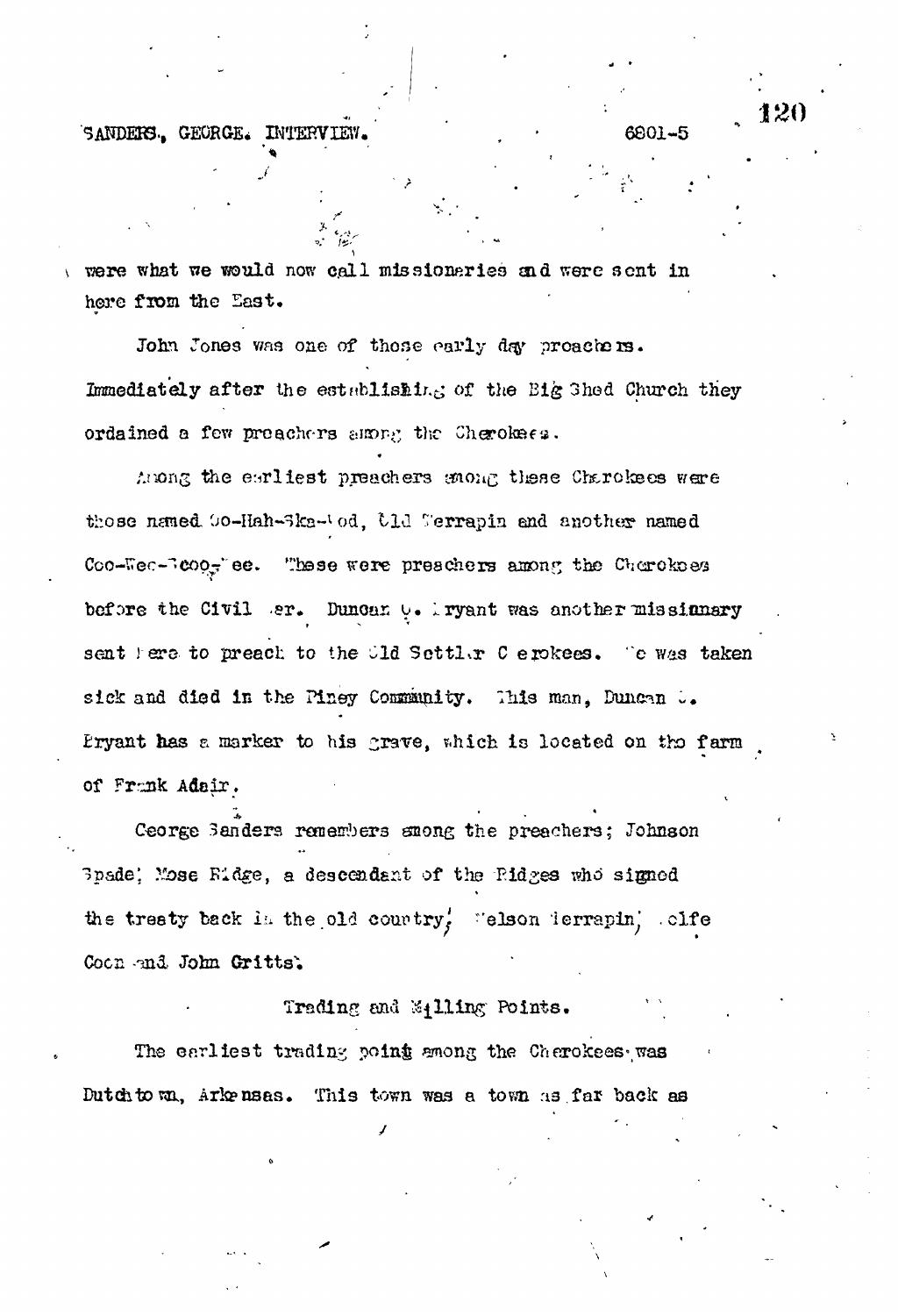GEORGE. INTERVIEW. SANDER3.

Mr. Sanders can remember. He remembers going to this place imediately after the wit. He trove a team of pxen to this town before to left the La-Cha-Yee Last faily. He left this family when he was twelve years old. I is was between 1830 and 1872. he has been told by the folks that a colony of tute paple settled this lace. That was why it was called Eutchtown. These people traded much lith the Chorokess. Tr. Sanders does not remember the first sachant when he saw at this place. But he does know one thor the Cherokoes called Evening. Inis real name was . vans. Duichtawn was also . milling point et that time. (11 of the Cherolises from the Coingsnake bistrict went we tris place is do their silling. There was only one store at lutchtown when George first went there.

There were several grist alls in the Cherokee Wation at that time. The one nearest George's home was the one located on the banks of what we now call Shell Tranch about half mile west of Laron. This was operated by some of the Duncans who lived on the farm that is now owned by Elizabeth Duncan.

The mill was located about where the spring-house is now located. Later the mill was operated by Joe Marr.

121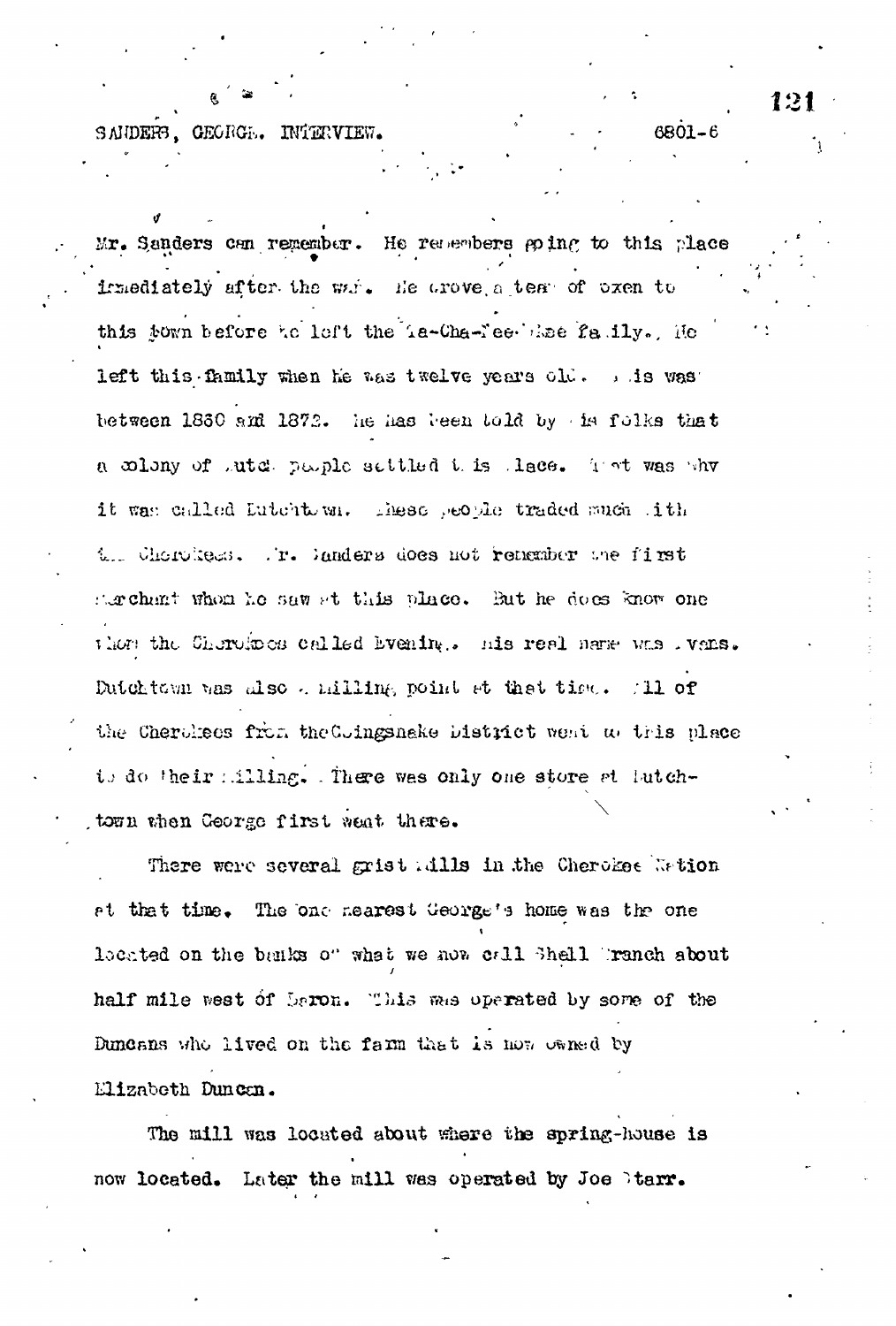The Ctarr Chapel School was established here at the time Joe Sterr op rated the mill here. The school was built just north of the rill.

Eli Wright operated at water-mill boughous creek about four les. The mill was leerted about one 'undred gends west of where the "utch "ills and 'versville Greeks form the Foron Fork.

iere vas enother mill et the Mr. Lidding Theo. This as west of the old Rabbit Trap school house. This fill was operated by ir. Eidding, a permitted white man.

They sometimes would go to this rill. there was another mill on Coney Creek. his mill was operated by a man named tevers.

## **Missions.**

There was a mission located in the community in which Ceorre Innders lived. He never saw it in operation but he has seen the old buildings which are parts of this mission. This mission was located just across the reliroad track from stere he now lives and he has been told t at the mission was. abolished about 1955. He saw the buildings that quartered the enuloyees. They were located about a halfulle south of the mission just across the hig way from the Peavinc Bridge on the Kansas City and Southern Railroad.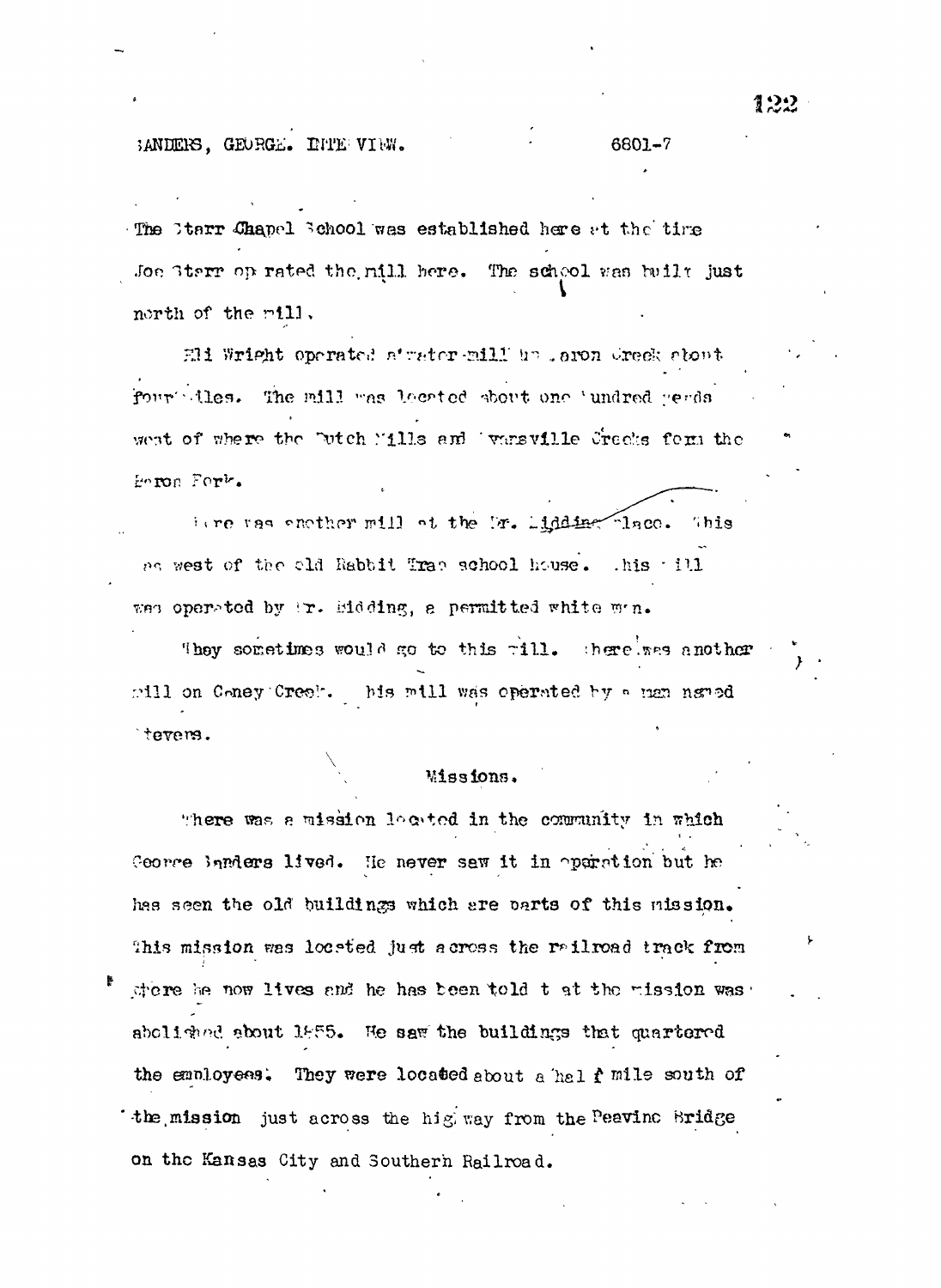SANDERS, GEORGE. INTERVIEW.

# $201$ ties

The Cherolees were not interested in politics for a long time. sebster, the men with them George Senders made nis home must have boon what we would weadays term a He was elected sheriff for several terms. Then , n**olitician.** he was always aking a campaign for some of his friends. The Cherokees did to, hegin to learn the ways of thite man politics for a lorm time.

. then they did st rt they formed two me for parties; namely, t e Astional and the Downing parties inese two parties never have been friendly to each other and never will. Many do not know what is behind these two parties. George has been tole by t e people who lived when he was a loy that because of the division in texisted the two parties vould never be united as they were wefore they left the East. The wld timers thught their children to like this division.

George larders when a boy has listened to stories told by old timers; among them broh Boraper, Hyder Towning and .oe urittenden. These three came from North Carolina together and also served in the Civil ar together.

Sarders says that these three belonged to a secret orgenization back East that later was called the Kee-Too-Wah. The  $\sim$ o-Ne-3qua-tee was a portion of the Ke-Too-Rah. This interpreted means Pen (Pin).